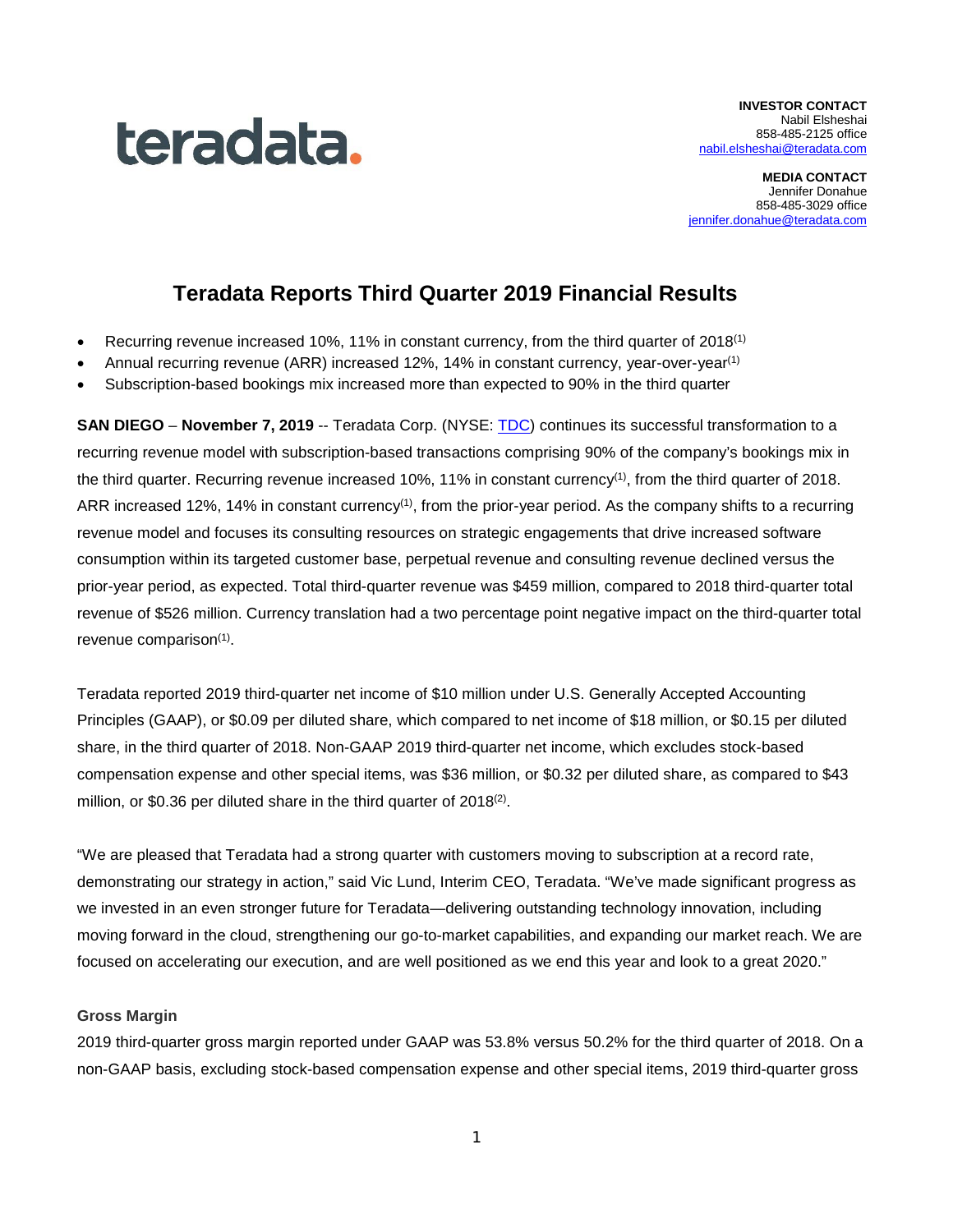margin was 56.0%, versus 52.9% in the prior-year period<sup>(2)</sup>. The gross margin rate was higher year-over-year primarily due to a higher mix of recurring revenue.

# **Operating Income**

2019 third-quarter operating income reported under GAAP was \$10 million compared to \$14 million in the third quarter of 2018. On a non-GAAP basis, excluding stock-based compensation expense and other special items, 2019 third-quarter operating income was \$43 million versus \$56 million in the third quarter of 2018<sup>(2)</sup>. The decrease in non-GAAP operating income was due to a higher subscription-based bookings mix which resulted in a significant decline in perpetual revenue, as well as a decline in consulting revenue consistent with our strategy.

# **Income Taxes**

Teradata's 2019 third-quarter tax rate under GAAP was negative 150%, compared to negative 80% in the third quarter of 2018. Excluding special items, Teradata's non-GAAP 2019 third-quarter tax rate was 2.7% versus 17.3% in the third quarter of  $2018^{(2)}$ . The difference in the tax rate period-over-period was primarily driven by the reversal of a tax contingency in the third quarter of 2019.

# **Cash Flow**

During the third quarter of 2019, Teradata used \$10 million of cash from operating activities compared to using \$33 million in the same period of 2018. The Company's transition to a subscription-based model changes the timing of billings and cash collections, therefore year-over-year comparisons may be less meaningful during the transition. During the quarter, Teradata used \$17 million for capital expenditures and additions to capitalized software development costs, versus using \$35 million in the third quarter of 2018. Teradata's 2019 third-quarter free cash flow improved year-over-year to negative \$27 million, compared to negative \$68 million in the third quarter of 2018<sup>(3)</sup>. The company used approximately \$8 million of cash in the third quarter of 2019 related to reorganizing and restructuring its operations and go-to-market functions to align to its strategy, reducing free cash flow.

### **Balance Sheet**

Teradata ended the third quarter of 2019 with \$528 million in cash. During the third quarter of 2019, Teradata repurchased 1.9 million shares of the Company's common stock for approximately \$64 million. Year-to-date, the company repurchased 6.2 million shares for approximately \$239 million. At the end of the third quarter, Teradata had approximately 112 million shares outstanding.

As of September 30, 2019, the Company had total debt of \$596 million, including \$108 million of outstanding finance lease obligations. Net finance lease obligations increased \$30 million in Q3. There were no funds drawn on the company's \$400 million revolving credit facility as of September 30, 2019.

# **Guidance**

For the full-year, Teradata expects ARR to increase at least 8% and recurring revenue to increase approximately 8% to 9%. Teradata now expects approximately a \$250 million decline in perpetual revenue as the shift to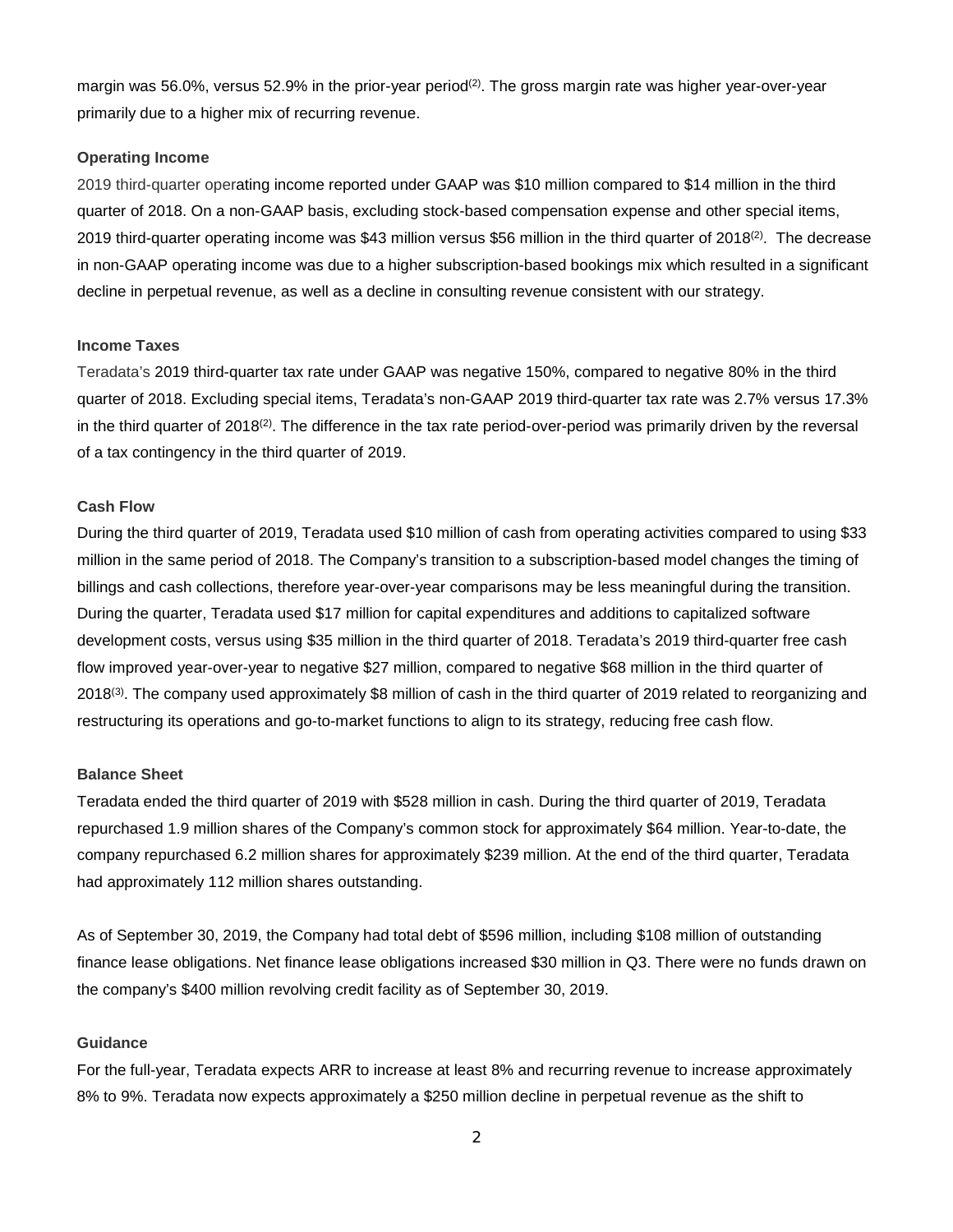subscription-based bookings continues to exceed the company's expectations. As the company continues to realign its consulting business to focus on higher-value consulting services that increase consumption, Teradata now expects consulting revenue to decline approximately 25%, more than the 20% it previously expected.

Teradata expects 2019 full-year GAAP loss per share to be in the \$(0.21) to \$(0.16) range. On a non-GAAP basis, which excludes stock-based compensation expense and other special items, the Company now expects earnings per share in the \$0.95 to \$1.00 range<sup>(2)</sup>.

Recurring revenue in the fourth quarter of 2019 is expected to be in the \$348 million to \$350 million range.

GAAP loss per share in the fourth quarter of 2019 is expected to be in the \$(0.20) to \$(0.15) range. Fourth quarter Non-GAAP earnings per share, excluding stock-based compensation expense and other special items, is expected to be in the  $$0.13$  to  $$0.18$  range<sup>(2)</sup>.

# **Earnings Conference Call**

A conference call is scheduled today at 2:00 p.m. PT to discuss the Company's 2019 third-quarter results. Access to the conference call, as well as a replay of the conference call, is available on Teradata's website at [investor.teradata.com.](http://investor.teradata.com/about-teradata/default.aspx#top)

# **Supplemental Financial Information**

Additional information regarding Teradata's operating results is provided below as well as on Teradata's website at [investor.teradata.com.](https://investor.teradata.com/)

1. The impact of currency is determined by calculating the prior-period results using the current-year monthly average currency rates (except for currency impact on ARR which is calculated using month-end rates). See the foreign currency fluctuation schedule on the Investor Relations page of the Company's web site a[t investor.teradata.com,](http://investor.teradata.com/about-teradata/default.aspx#top) which is used to determine revenue on a constant currency ("CC") basis.

#### **Revenue** (in millions)

|                                          | For the Three Months ended September 30 |       |          |                |  |  |  |  |  |  |
|------------------------------------------|-----------------------------------------|-------|----------|----------------|--|--|--|--|--|--|
|                                          | % Change as                             |       |          |                |  |  |  |  |  |  |
|                                          | 2019                                    | 2018  | Reported | % Change in CC |  |  |  |  |  |  |
| Recurring revenue                        | \$343                                   | \$312 | 10%      | 11%            |  |  |  |  |  |  |
| Perpetual software licenses and hardware | 16                                      | 77    | (79%)    | (78%)          |  |  |  |  |  |  |
| Consulting services                      | 100                                     | 137   | (27%)    | (26%)          |  |  |  |  |  |  |
| <b>Total revenue</b>                     | \$459                                   | \$526 | (13%)    | (11%)          |  |  |  |  |  |  |
| Americas                                 | \$256                                   | \$277 | (8%)     | (7%)           |  |  |  |  |  |  |
| EMEA                                     | 118                                     | 139   | (15%)    | (12%)          |  |  |  |  |  |  |
| APAC                                     | 85                                      | 110   | (23%)    | (21%)          |  |  |  |  |  |  |
| <b>Total revenue</b>                     | \$459                                   | \$526 | (13%)    | $(11\%)$       |  |  |  |  |  |  |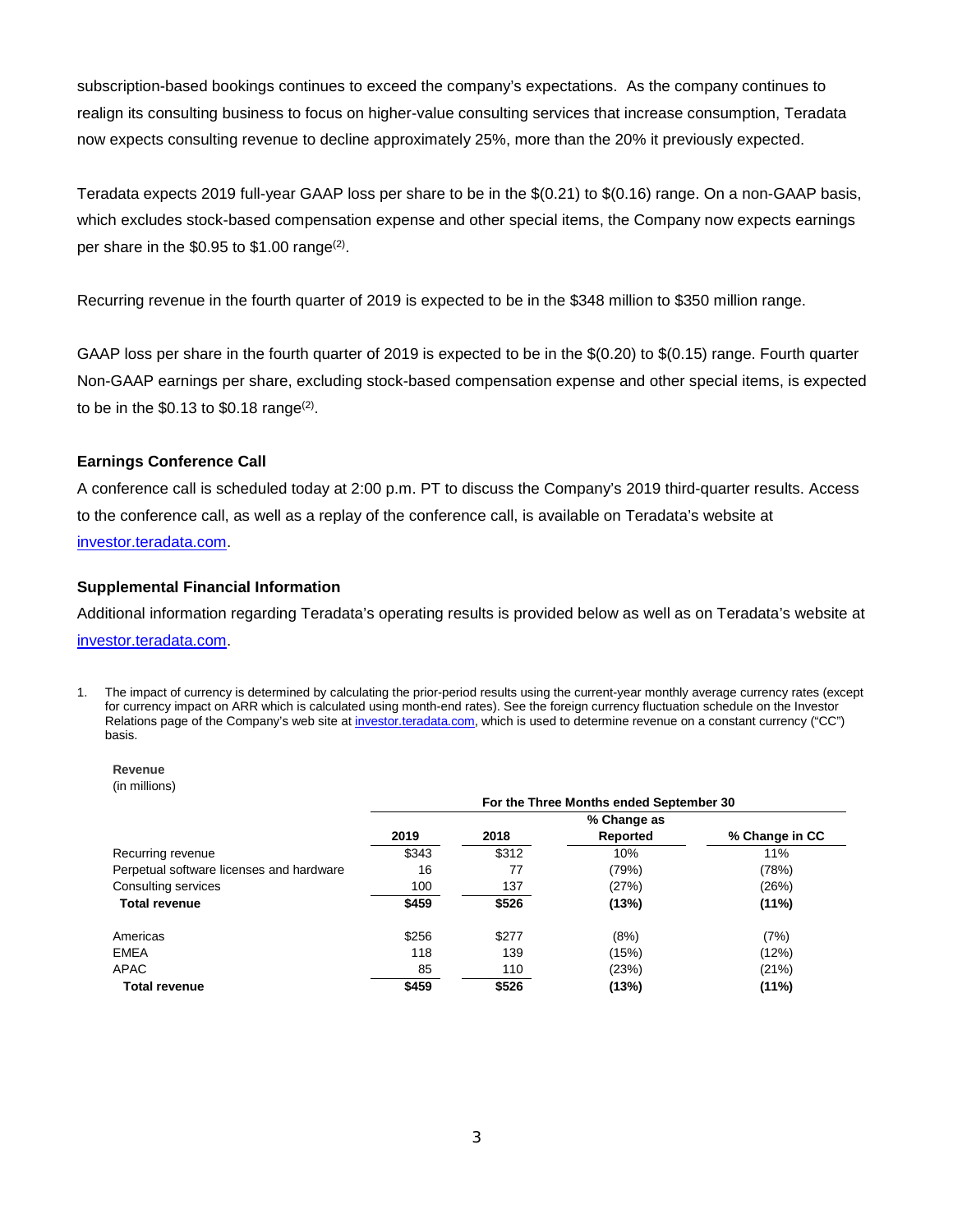|                                          | For the Nine Months ended September 30 |         |                                |                |  |  |  |  |  |
|------------------------------------------|----------------------------------------|---------|--------------------------------|----------------|--|--|--|--|--|
|                                          | 2019                                   | 2018    | % Change as<br><b>Reported</b> | % Change in CC |  |  |  |  |  |
| Recurring revenue                        | \$1,012                                | \$926   | 9%                             | 12%            |  |  |  |  |  |
| Perpetual software licenses and hardware | 76                                     | 243     | (69%)                          | (68%)          |  |  |  |  |  |
| Consulting services                      | 317                                    | 407     | (22%)                          | (20%)          |  |  |  |  |  |
| <b>Total revenue</b>                     | \$1,405                                | \$1,576 | $(11\%)$                       | (8%)           |  |  |  |  |  |
| Americas                                 | \$794                                  | \$828   | (4%)                           | (3%)           |  |  |  |  |  |
| <b>EMEA</b>                              | 353                                    | 415     | (15%)                          | (10%)          |  |  |  |  |  |
| APAC                                     | 258                                    | 333     | (23%)                          | (19%)          |  |  |  |  |  |
| <b>Total revenue</b>                     | \$1,405                                | \$1,576 | $(11\%)$                       | (8%)           |  |  |  |  |  |
|                                          |                                        |         | As of September 30             |                |  |  |  |  |  |
|                                          |                                        |         | % Change as                    | % Change in CC |  |  |  |  |  |
|                                          | 2019                                   | 2018    | Reported                       |                |  |  |  |  |  |
| Annual recurring revenue ("ARR")*        | \$1,389                                | \$1,240 | 12%                            | 14%            |  |  |  |  |  |

\* Annual recurring revenue is defined as the annual value at a point in time of all recurring contracts, including subscription, software upgrade rights, maintenance and managed services.

2. Teradata reports its results in accordance with GAAP. However, as described below, the Company believes that certain non-GAAP measures such as non-GAAP gross profit, non-GAAP operating income, non-GAAP net income, and non-GAAP earnings per diluted share, or EPS, all of which exclude certain items (as well as free cash flow) are useful for investors. Our non-GAAP measures are not meant to be considered in isolation or as substitutes for, or superior to, results determined in accordance with GAAP, and should be read only in conjunction with our condensed consolidated financial statements prepared in accordance with GAAP.

The following tables reconcile Teradata's actual and projected results and EPS under GAAP to the Company's actual and projected non-GAAP results and EPS for the periods presented, which exclude certain specified items. Our management internally uses supplemental non-GAAP financial measures, such as gross profit, operating income, net income and EPS, excluding certain items, to understand, manage and evaluate our business and support operating decisions on a regular basis. The Company believes such non-GAAP financial measures (1) provide useful information to investors regarding the underlying business trends and performance of the Company's ongoing operations, (2) are useful for period-over-period comparisons of such operations and results, that may be more easily compared to peer companies and allow investors a view of the Company's operating results excluding stock-based compensation expense and special items, (3) provide useful information to management and investors regarding present and future business trends, and (4) provide consistency and comparability with past reports and projections of future results.

Teradata's reconciliation of GAAP to non-GAAP results included in this release.

|                                                                      | For the<br><b>Three Months</b> |       |        | For the<br><b>Nine Months</b> |       |        |
|----------------------------------------------------------------------|--------------------------------|-------|--------|-------------------------------|-------|--------|
| (in millions, except per share data)                                 | ended September 30             |       |        | ended September 30            |       |        |
| <b>Gross Profit:</b>                                                 | 2019                           | 2018  | % Chg. | 2019                          | 2018  | % Chg. |
| <b>GAAP Gross Profit</b>                                             | \$247                          | \$264 | (6%)   | \$707                         | \$737 | (4% )  |
| % of Revenue                                                         | 53.8%                          | 50.2% |        | 50.3%                         | 46.8% |        |
| Excluding:                                                           |                                |       |        |                               |       |        |
| Stock-based compensation expense                                     | 4                              | 3     |        | 11                            | 11    |        |
| Acquisition, integration, reorganization related,<br>and other costs | (1)                            |       |        | 4                             | 3     |        |
| Amortization of capitalized software                                 | 7                              | 11    |        | 28                            | 38    |        |
| Non-GAAP Gross Profit                                                | \$257                          | \$278 | (8%)   | \$750                         | \$789 | (5%)   |
| % of Revenue                                                         | 56.0%                          | 52.9% |        | 53.4%                         | 50.1% |        |
| <b>Operating Income</b>                                              |                                |       |        |                               |       |        |
| <b>GAAP Operating Income</b>                                         | \$10                           | \$14  | (29%)  | \$15                          | \$20  | (20%)  |
| % of Revenue                                                         | 2.2%                           | 2.7%  |        | 1.1%                          | 1.3%  |        |
| Excluding:                                                           |                                |       |        |                               |       |        |
| Stock-based compensation expense                                     | 23                             | 15    |        | 59                            | 50    |        |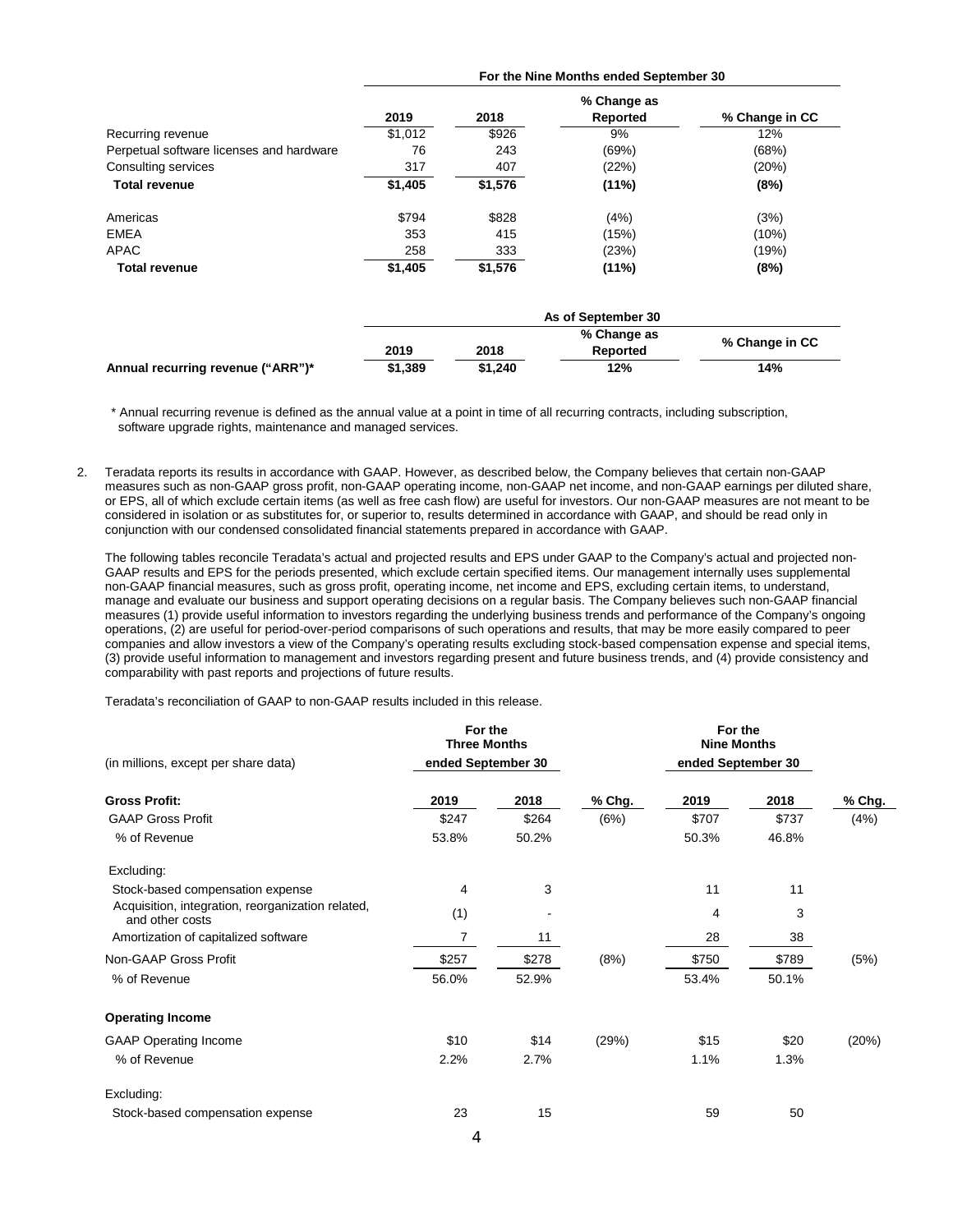| Amortization of acquisition-related intangible<br>assets             |      |       |       | 5         | 4     |        |
|----------------------------------------------------------------------|------|-------|-------|-----------|-------|--------|
| Acquisition, integration, reorganization related,<br>and other costs | 2    | 15    |       | 28        | 24    |        |
| Amortization of capitalized software                                 | 7    | 11    |       | 28        | 38    |        |
| Non-GAAP Operating Income                                            | \$43 | \$56  | (23%) | \$135     | \$136 | (1%)   |
| % of Revenue                                                         | 9.4% | 10.6% |       | 9.6%      | 8.6%  |        |
| Net Income                                                           |      |       |       |           |       |        |
| GAAP Net Income / (Loss)                                             | \$10 | \$18  | (44%) | \$(1)     | \$15  | (107%) |
| % of Revenue                                                         | 2.2% | 3.4%  |       | $(0.1\%)$ | 1.0%  |        |
| Excluding:                                                           |      |       |       |           |       |        |
| Stock-based compensation expense                                     | 23   | 15    |       | 59        | 50    |        |
| Amortization of acquisition-related intangible<br>assets             |      |       |       | 5         | 4     |        |
| Acquisition, integration, reorganization related,<br>and other costs | 2    | 15    |       | 28        | 24    |        |
| Amortization of capitalized software                                 | 7    | 11    |       | 28        | 38    |        |
| Income tax adjustments*                                              | (7)  | (17)  |       | (23)      | (33)  |        |
| Non-GAAP Net Income                                                  | \$36 | \$43  | (16%) | \$96      | \$98  | (2%)   |
| % of Revenue                                                         | 7.8% | 8.2%  |       | 6.8%      | 6.2%  |        |

|                                                                      | For the Three Months<br>ended September 30 |        | <b>For the Nine Months</b><br>ended September 30 |        |                     |                     |
|----------------------------------------------------------------------|--------------------------------------------|--------|--------------------------------------------------|--------|---------------------|---------------------|
| <b>Earnings Per Share:</b>                                           | 2019                                       | 2018   | 2019                                             | 2018   | 2019 Q4<br>Guidance | 2019 FY<br>Guidance |
| GAAP Earnings / (Loss) Per Share                                     | \$0.09                                     | \$0.15 | \$(0.01)                                         | \$0.12 | $$(0.20) - $(0.15)$ | $$(0.21) - $(0.16)$ |
| Excluding:                                                           |                                            |        |                                                  |        |                     |                     |
| Stock-based compensation expense                                     | 0.20                                       | 0.12   | 0.51                                             | 0.41   | 0.18                | 0.69                |
| Amortization of acquisition-related<br>intangible assets             | 0.01                                       | 0.01   | 0.04                                             | 0.03   | 0.01                | 0.04                |
| Acquisition, integration, reorganization<br>related, and other costs | 0.02                                       | 0.12   | 0.24                                             | 0.20   | 0.17                | 0.42                |
| Amortization of capitalized software                                 | 0.06                                       | 0.09   | 0.24                                             | 0.31   | 0.05                | 0.29                |
| Income tax adjustments*                                              | (0.06)                                     | (0.13) | (0.20)                                           | (0.27) | (0.08)              | (0.28)              |
| Non-GAAP Diluted Earnings Per Share                                  | \$0.32                                     | \$0.36 | \$0.82                                           | \$0.80 | $$0.13 - $0.18$     | $$0.95 - $1.00$     |

\* Represents the income tax effect of the pre-tax adjustments to reconcile GAAP to Non-GAAP income based on the applicable jurisdictional statutory tax rate of the underlying item in addition to the tax impact for U.S. tax reform. Including the income tax effect assists investors in understanding the tax provision associated with those adjustments and the effective tax rate related to the underlying business and performance of the Company's ongoing operations. As a result of these adjustments, the Company's non-GAAP effective tax rate for the third quarter of 2019 was 2.7% and 17.3% in the third quarter of 2018.

3. As described below, the Company believes that free cash flow is a useful non-GAAP measure for investors. Teradata defines free cash flow as cash provided by / used in operating activities less capital expenditures for property and equipment, and additions to capitalized software. Free cash flow does not have a uniform definition under GAAP and therefore, Teradata's definition may differ from other companies' definitions of this measure. Teradata's management uses free cash flow to assess the financial performance of the Company and believes it is useful for investors because it relates the operating cash flow of the Company to the capital that is spent to continue and improve business operations. In particular, free cash flow indicates the amount of cash generated after capital expenditures for, among other things, investment in the Company's existing businesses, strategic acquisitions, strengthening the Company's balance sheet, repurchase of the Company's stock and repayment of the Company's debt obligations, if any. Free cash flow does not represent the residual cash flow available for discretionary expenditures since there may be other nondiscretionary expenditures that are not deducted from the measure. This non-GAAP measure is not meant to be considered in isolation, as a substitute for, or superior to, results determined in accordance with GAAP, and should be read only in conjunction with our condensed consolidated financial statements prepared in accordance with GAAP.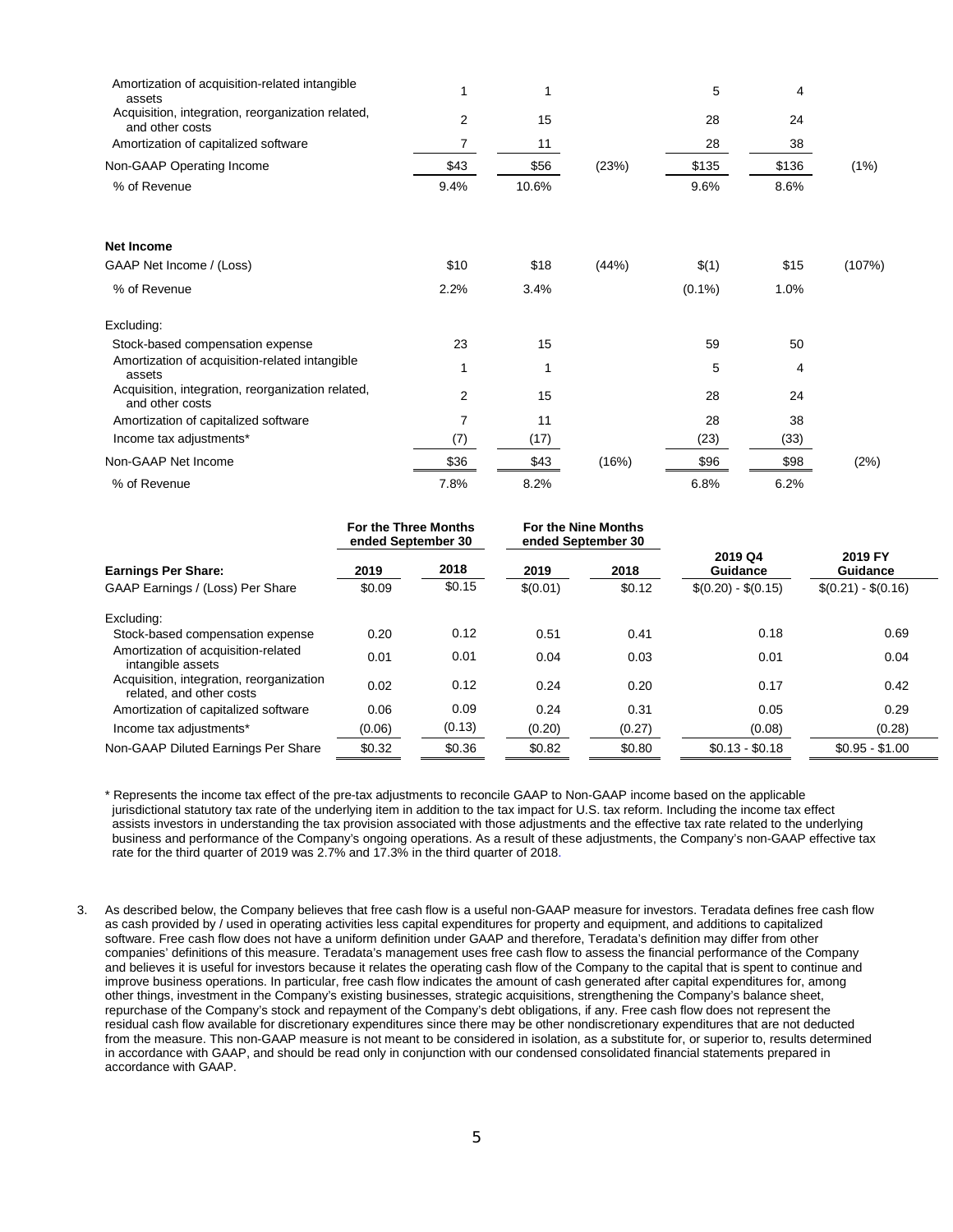| (in millions)                                                                                 | For the<br><b>Three Months</b><br>ended September 30 |        | For the<br><b>Nine Months</b><br>ended September 30 |       |  |  |  |
|-----------------------------------------------------------------------------------------------|------------------------------------------------------|--------|-----------------------------------------------------|-------|--|--|--|
|                                                                                               | 2019                                                 | 2018   | 2019                                                | 2018  |  |  |  |
| Cash (used in) / provided by operating activities<br>(GAAP)<br>Less capital expenditures for: | \$(10)                                               | \$(33) | \$94                                                | \$257 |  |  |  |
| Expenditures for property and equipment                                                       | (16)                                                 | (34)   | (43)                                                | (92)  |  |  |  |
| Additions to capitalized software                                                             | (1)                                                  | (1)    | (3)                                                 | (5)   |  |  |  |
| Total capital expenditures                                                                    | (17)                                                 | (35)   | (46)                                                | (97)  |  |  |  |
| Free Cash Flow (non-GAAP measure)                                                             | \$(27)                                               | \$(68) | \$48                                                | \$160 |  |  |  |

Teradata used \$8 million of cash in the third quarter of 2019, and \$54 million of cash year-to-date related to reorganizing and restructuring its operations and its go-to-market functions to align to its strategy.

### **Note to Investors**

This news release contains forward-looking statements within the meaning of Section 21E of the Securities and Exchange Act of 1934. Forwardlooking statements generally relate to opinions, beliefs and projections of expected future financial and operating performance, business trends, and market conditions, among other things. These forward-looking statements are based upon current expectations and assumptions and involve risks and uncertainties that could cause actual results to differ materially, including the factors discussed in this release and those relating to: the global economic environment and business conditions in general or on the ability of our suppliers to meet their commitments to us, or the timing of purchases by our current and potential customers; the rapidly changing and intensely competitive nature of the information technology industry and the data analytics business; fluctuations in our operating results, including as a result of the pace and extent to which customers shift from perpetual to subscription-based licenses; our ability to realize the anticipated benefits of our business transformation program or other restructuring and cost saving initiatives; risks inherent in operating in foreign countries, including foreign currency fluctuations; risks associated with data privacy, cyberattacks and maintaining secure and effective internal information technology and control systems; the timely and successful development, production or acquisition and market acceptance and quality of new and existing products and services; tax rates; senior management changes, workforce turnover and the ability to attract and retain skilled employees; protecting our intellectual property; availability and successful exploitation of new alliance and acquisition opportunities; recurring revenue may decline or fail to be renewed; the impact on our business and financial reporting from changes in accounting rules; and other factors described from time to time in Teradata's filings with the U.S. Securities and Exchange Commission, including its annual report on Form 10-K, as amended by its Form 10-K/A, and subsequent quarterly reports on Forms 10-Q, as well as the Company's annual report to stockholders. Teradata does not undertake any obligation to publicly update or revise any forward-looking statements, whether as a result of new information, future events or otherwise, except as required by law.

# **About Teradata**

Teradata transforms how businesses work and people live through the power of data. Teradata leverages all of the data, all of the time, so you can analyze anything, deploy anywhere, and deliver analytics that matter most to your business. And we do it on-premises, in the cloud, or anywhere in between. We call this pervasive data intelligence, powered by the cloud. It's the answer to the complexity, cost and inadequacy of today's approach to analytics. Get the answer at [teradata.com.](http://www.teradata.com/)

Teradata and the Teradata logo are trademarks or registered trademarks of Teradata Corporation and/or its affiliates in the U.S. and worldwide.

### # # #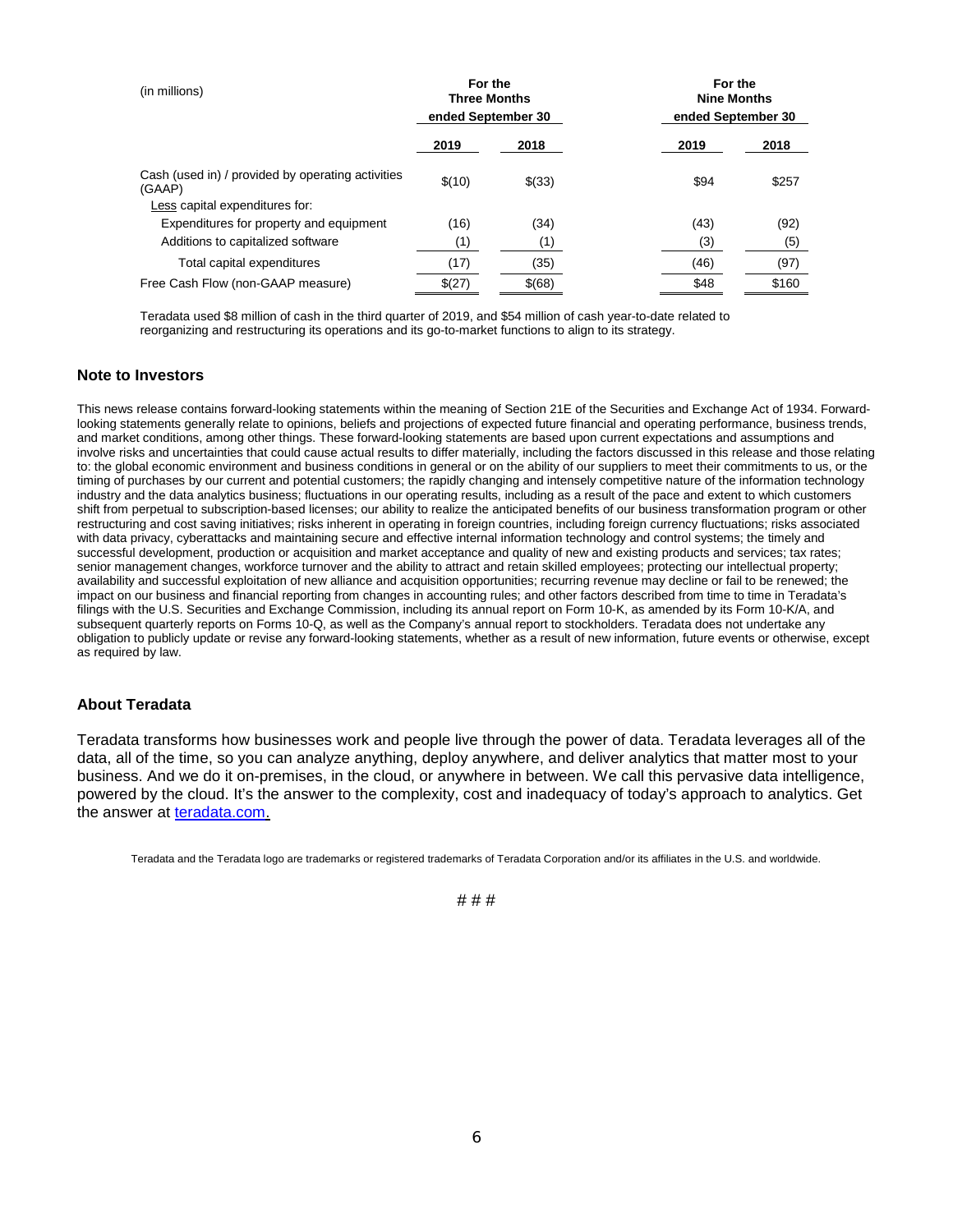### **TERADATA CORPORATION CONDENSED CONSOLIDATED STATEMENTS OF INCOME (LOSS) (in millions, except per share amounts - unaudited)**

|                                              | For the Period Ended September 30 |                     |                |            |       |    |                          |                    |       |  |
|----------------------------------------------|-----------------------------------|---------------------|----------------|------------|-------|----|--------------------------|--------------------|-------|--|
|                                              |                                   | <b>Three Months</b> |                |            |       |    |                          | <b>Nine Months</b> |       |  |
|                                              | 2019                              |                     |                | 2018       | % Chg |    | 2019                     | 2018               | % Chg |  |
| Revenue                                      |                                   |                     |                |            |       |    |                          |                    |       |  |
| Recurring                                    | \$                                | 343                 | \$             | 312        | 10%   | \$ | 1,012                    | \$<br>926          | 9%    |  |
| Perpetual software licenses and hardware     |                                   | 16                  |                | 77         | (79%) |    | 76                       | 243                | (69%) |  |
| Consulting services                          |                                   | 100                 |                | 137        | (27%) |    | 317                      | 407                | (22%) |  |
| Total revenue                                |                                   | 459                 |                | 526        | (13%) |    | 1,405                    | 1,576              | (11%) |  |
| Gross profit                                 |                                   |                     |                |            |       |    |                          |                    |       |  |
| Recurring                                    |                                   | 233                 |                | 219        |       |    | 689                      | 655                |       |  |
| % of Revenue                                 |                                   | 67.9%               |                | 70.2%      |       |    | 68.1%                    | 70.7%              |       |  |
| Perpetual software licenses and hardware     |                                   | 7                   |                | 34         |       |    | 16                       | 79                 |       |  |
| % of Revenue                                 |                                   | 43.8%               |                | 44.2%      |       |    | 21.1%                    | 32.5%              |       |  |
| Consulting services                          |                                   | $\overline{7}$      |                | 11         |       |    | $\overline{2}$           | 3                  |       |  |
| % of Revenue                                 |                                   | 7.0%                |                | 8.0%       |       |    | 0.6%                     | 0.7%               |       |  |
| Total gross profit                           |                                   | 247                 |                | 264        |       |    | 707                      | 737                |       |  |
| % of Revenue                                 |                                   | 53.8%               |                | 50.2%      |       |    | 50.3%                    | 46.8%              |       |  |
| Selling, general and administrative expenses |                                   | 151                 |                | 166        |       |    | 447                      | 481                |       |  |
| Research and development expenses            |                                   | 86                  |                | 84         |       |    | 245                      | 236                |       |  |
| Income from operations                       |                                   | 10                  |                | 14         |       |    | 15                       | 20                 |       |  |
| % of Revenue                                 |                                   | 2.2%                |                | 2.7%       |       |    | 1.1%                     | 1.3%               |       |  |
| Other expense, net                           |                                   | (6)                 |                | (4)        |       |    | (16)                     | (12)               |       |  |
| Income (loss) before income taxes            |                                   | $\overline{4}$      |                | 10         |       |    | (1)                      | 8                  |       |  |
| % of Revenue                                 |                                   | 0.9%                |                | 1.9%       |       |    | $(0.1\%)$                | 0.5%               |       |  |
| Income tax benefit                           |                                   | (6)                 |                | (8)        |       |    | $\overline{\phantom{a}}$ | (7)                |       |  |
| % Tax rate                                   |                                   | $(150.0\%)$         |                | $(80.0\%)$ |       |    | L.                       | (87.5%)            |       |  |
| Net income (loss)                            | \$                                | 10                  | \$             | 18         |       | \$ | $(1)$ \$                 | 15                 |       |  |
| % of Revenue                                 |                                   | 2.2%                |                | 3.4%       |       |    | $(0.1\%)$                | 1.0%               |       |  |
| Net income (loss) per common share           |                                   |                     |                |            |       |    |                          |                    |       |  |
| Basic                                        | \$                                | 0.09                | \$             | 0.15       |       | \$ |                          | $(0.01)$ \$ 0.13   |       |  |
| <b>Diluted</b>                               | $\mathsf{\$}$                     | 0.09                | $$\mathbb{S}$$ | 0.15       |       | \$ |                          | $(0.01)$ \$ 0.12   |       |  |
| Weighted average common shares outstanding   |                                   |                     |                |            |       |    |                          |                    |       |  |
| Basic                                        |                                   | 113.2               |                | 118.7      |       |    | 115.2                    | 119.9              |       |  |
| <b>Diluted</b>                               |                                   | 114.2               |                | 120.7      |       |    | 115.2                    | 121.8              |       |  |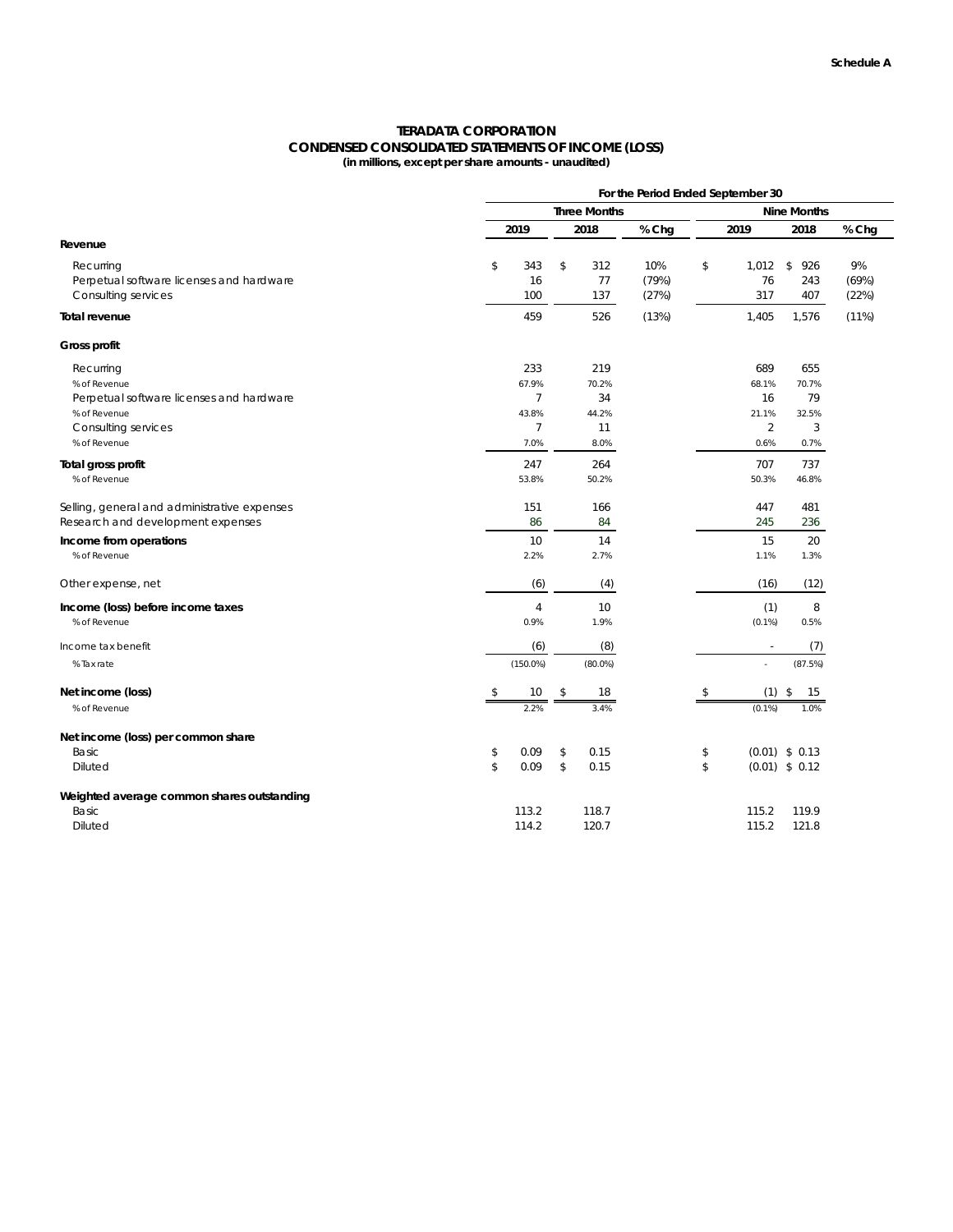### **CONDENSED CONSOLIDATED BALANCE SHEETS (in millions - unaudited) TERADATA CORPORATION**

|                                                                                                                                                                                                                                                                        | September 30,<br>2019                                 |    |                                         | September 30,<br>2018 |                                                  |  |
|------------------------------------------------------------------------------------------------------------------------------------------------------------------------------------------------------------------------------------------------------------------------|-------------------------------------------------------|----|-----------------------------------------|-----------------------|--------------------------------------------------|--|
| <u>Assets</u>                                                                                                                                                                                                                                                          |                                                       |    |                                         |                       |                                                  |  |
| <b>Current assets</b><br>Cash and cash equivalents<br>Accounts receivable, net<br>Inventories<br>Other current assets                                                                                                                                                  | \$<br>528<br>328<br>36<br>86                          | \$ | 715<br>588<br>28<br>97                  | \$                    | 768<br>372<br>45<br>99                           |  |
| <b>Total current assets</b>                                                                                                                                                                                                                                            | 978                                                   |    | 1,428                                   |                       | 1,284                                            |  |
| Property and equipment, net<br>Capitalized software, net<br>Right of use assets - operating lease, net<br>Goodwill<br>Acquired intangible assets, net<br>Deferred income taxes<br>Other assets                                                                         | 333<br>42<br>53<br>394<br>11<br>67<br>101             |    | 295<br>72<br>395<br>16<br>67<br>87      |                       | 226<br>84<br>396<br>17<br>54<br>75               |  |
| Total assets                                                                                                                                                                                                                                                           | \$<br>1,979                                           | \$ | 2,360                                   | $\,$                  | 2,136                                            |  |
| Liabilities and stockholders' equity                                                                                                                                                                                                                                   |                                                       |    |                                         |                       |                                                  |  |
| <b>Current liabilities</b><br>Current portion of long-term debt<br>Current portion of finance lease liability<br>Current portion of operating lease liability<br>Accounts payable<br>Payroll and benefits liabilities<br>Deferred revenue<br>Other current liabilities | \$<br>25<br>42<br>19<br>103<br>115<br>408<br>60       | \$ | 19<br>17<br>141<br>224<br>490<br>118    | \$                    | 13<br>7<br>95<br>147<br>384<br>86                |  |
| <b>Total current liabilities</b>                                                                                                                                                                                                                                       | 772                                                   |    | 1,009                                   |                       | 732                                              |  |
| Long-term debt<br>Finance lease liability<br>Operating lease liability<br>Pension and other postemployment plan liabilities<br>Long-term deferred revenue<br>Deferred tax liabilities<br>Other liabilities                                                             | 460<br>66<br>41<br>101<br>68<br>$\overline{4}$<br>139 |    | 478<br>30<br>113<br>105<br>3<br>127     |                       | 484<br>15<br>109<br>102<br>$\overline{4}$<br>130 |  |
| <b>Total liabilities</b>                                                                                                                                                                                                                                               | 1,651                                                 |    | 1,865                                   |                       | 1,576                                            |  |
| Stockholders' equity<br>Common stock<br>Paid-in capital<br>Accumulated deficit<br>Accumulated other comprehensive loss                                                                                                                                                 | $\mathbf{1}$<br>1,517<br>(1,063)<br>(127)             |    | $\mathbf{1}$<br>1,418<br>(823)<br>(101) |                       | $\mathbf{1}$<br>1,397<br>(745)<br>(93)           |  |
| Total stockholders' equity                                                                                                                                                                                                                                             | 328                                                   |    | 495                                     |                       | 560                                              |  |
| Total liabilities and stockholders' equity                                                                                                                                                                                                                             | \$<br>1,979                                           | \$ | 2,360                                   | \$                    | 2,136                                            |  |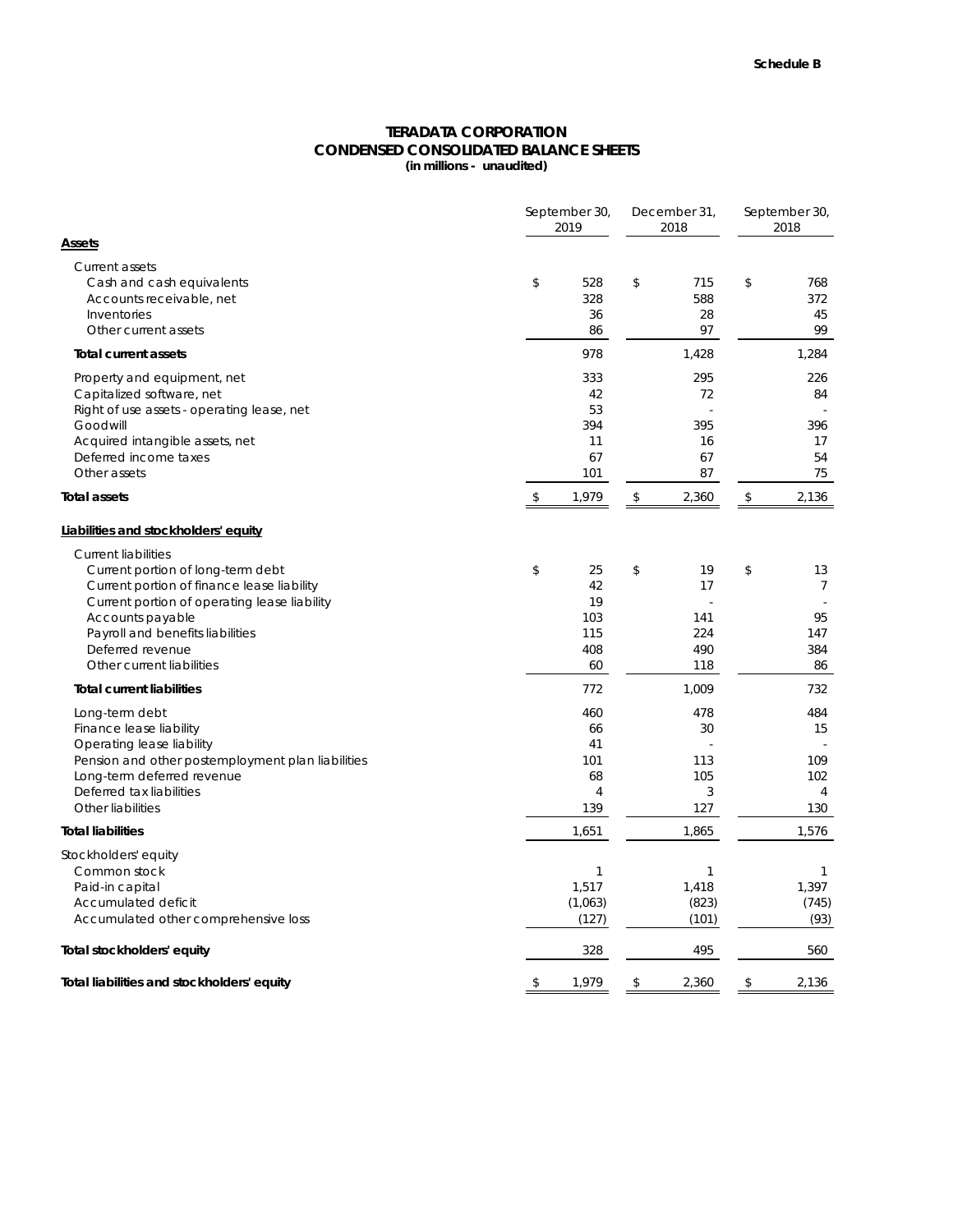# **TERADATA CORPORATION CONDENSED CONSOLIDATED STATEMENTS OF CASH FLOWS**

**(in millions - unaudited)**

|                                                                                             | For the Period Ended September 30 |                       |                     |              |      |                |      |                        |  |
|---------------------------------------------------------------------------------------------|-----------------------------------|-----------------------|---------------------|--------------|------|----------------|------|------------------------|--|
|                                                                                             |                                   |                       | <b>Three Months</b> |              |      |                |      | <b>Nine Months</b>     |  |
|                                                                                             |                                   | 2019                  |                     | 2018         | 2019 |                | 2018 |                        |  |
| <b>Operating activities</b><br>Net income (loss)                                            | \$                                | 10                    | \$                  | 18           | \$   | (1)            | \$   | 15                     |  |
| Adjustments to reconcile net income (loss) to net cash provided<br>by operating activities: |                                   |                       |                     |              |      |                |      |                        |  |
| Depreciation and amortization                                                               |                                   | 36                    |                     | 31           |      | 113            |      | 95                     |  |
| Stock-based compensation expense                                                            |                                   | 22                    |                     | 15           |      | 59             |      | 50                     |  |
| Deferred income taxes                                                                       |                                   | $\mathbf{1}$          |                     | (5)          |      | 1              |      | (11)                   |  |
| Changes in assets and liabilities:                                                          |                                   |                       |                     |              |      |                |      |                        |  |
| Receivables                                                                                 |                                   | 49                    |                     | (3)          |      | 260            |      | 182                    |  |
| Inventories                                                                                 |                                   | (1)                   |                     | (17)         |      | (8)            |      | (15)                   |  |
| Current payables and accrued expenses                                                       |                                   | (1)                   |                     | 23           |      | (156)          |      | (8)                    |  |
| Deferred revenue<br>Other assets and liabilities                                            |                                   | (104)<br>(22)         |                     | (83)<br>(12) |      | (119)<br>(55)  |      | $\overline{7}$<br>(58) |  |
|                                                                                             |                                   |                       |                     |              |      |                |      |                        |  |
| Net cash (used in) provided by operating activities                                         |                                   | (10)                  |                     | (33)         |      | 94             |      | 257                    |  |
| Investing activities                                                                        |                                   |                       |                     |              |      |                |      |                        |  |
| Expenditures for property and equipment                                                     |                                   | (16)                  |                     | (34)         |      | (43)           |      | (92)                   |  |
| Additions to capitalized software                                                           |                                   | (1)                   |                     | (1)          |      | (3)            |      | (5)                    |  |
| Net cash used in investing activities                                                       |                                   | (17)                  |                     | (35)         |      | (46)           |      | (97)                   |  |
| <b>Financing activities</b>                                                                 |                                   |                       |                     |              |      |                |      |                        |  |
| Repurchases of common stock                                                                 |                                   | (64)                  |                     | (49)         |      | (239)          |      | (206)                  |  |
| Repayments of long-term borrowings                                                          |                                   | (6)                   |                     |              |      | (12)           |      | (40)                   |  |
| Repayments of credit facility borrowings                                                    |                                   | $\overline{a}$        |                     | ÷            |      | $\overline{a}$ |      | (240)                  |  |
| Payments of finance leases<br>Other financing activities, net                               |                                   | (9)<br>$\overline{4}$ |                     | (1)<br>5     |      | (18)<br>40     |      | (1)<br>23              |  |
|                                                                                             |                                   |                       |                     |              |      |                |      |                        |  |
| Net cash used in financing activities                                                       |                                   | (75)                  |                     | (45)         |      | (229)          |      | (464)                  |  |
| Effect of exchange rate changes on cash and cash equivalents                                |                                   | (6)                   |                     | (2)          |      | (6)            |      | (17)                   |  |
| Decrease in cash, cash equivalents and restricted cash                                      |                                   | (108)                 |                     | (115)        |      | (187)          |      | (321)                  |  |
| Cash, cash equivalents and restricted cash at beginning of period                           |                                   | 637                   |                     | 883          |      | 716            |      | 1,089                  |  |
| Cash, cash equivalents and restricted cash at end of period                                 | \$                                | 529                   | \$                  | 768          | \$   | 529            | \$   | 768                    |  |
| Supplemental cash flow disclosure:                                                          |                                   |                       |                     |              |      |                |      |                        |  |
| Non-cash investing and financing activities:                                                |                                   |                       |                     |              |      |                |      |                        |  |
| Assets acquired by finance leases                                                           | \$                                | 30                    | \$                  |              | \$   | 78             | \$   |                        |  |
| Assets acquired by operating leases                                                         | \$                                | $\mathbf{1}$          | \$                  |              | \$   | 5              | \$   |                        |  |